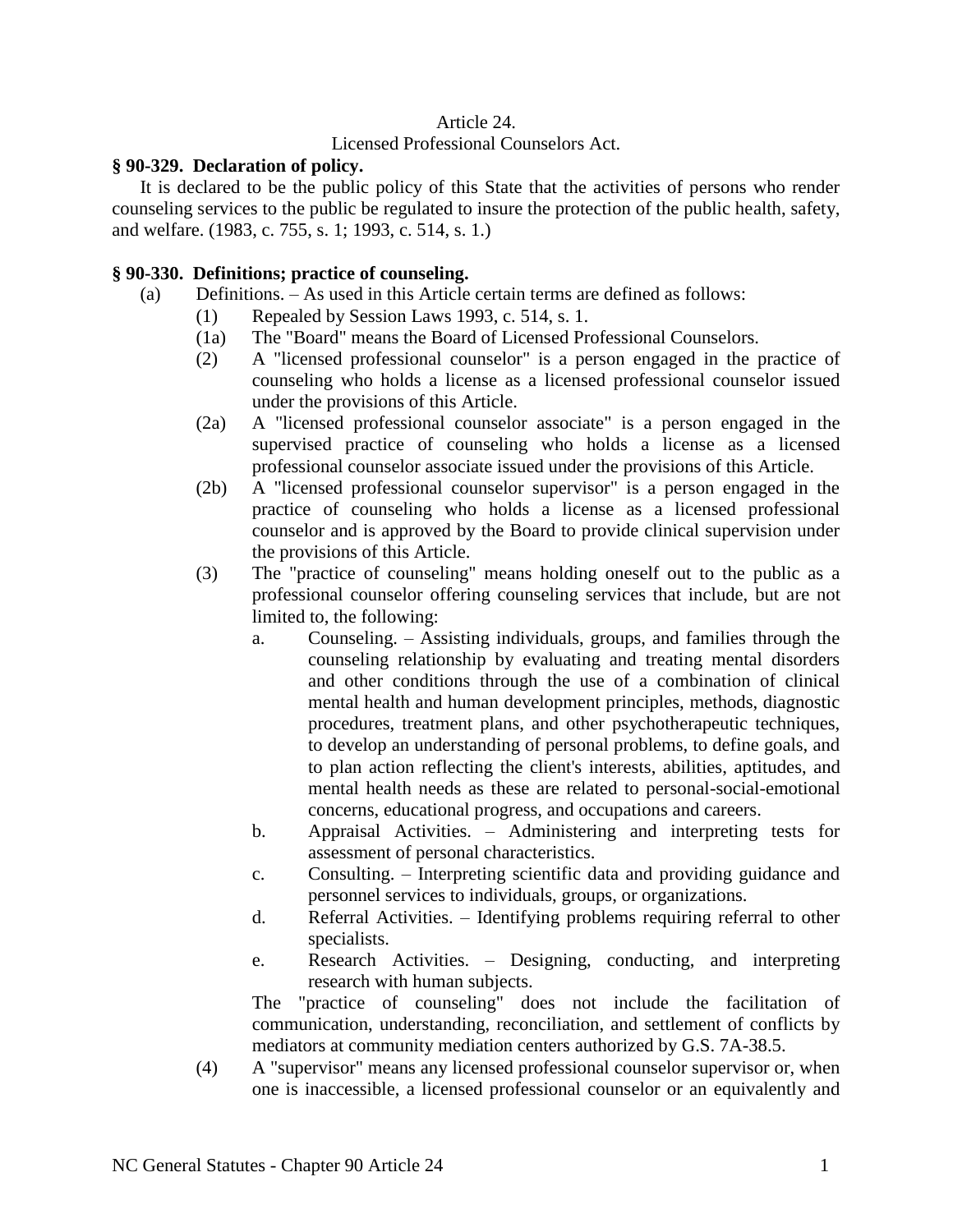actively licensed mental health professional, as determined by the Board, who meets the qualifications established by the Board.

(b) Repealed by Session Laws 1993, c. 514, s. 1.

(c) Practice of Marriage and Family Therapy, Psychology, or Social Work. – No person licensed as a licensed professional counselor or licensed professional counselor associate under the provisions of this Article shall be allowed to hold himself or herself out to the public as a licensed marriage and family therapist, licensed practicing psychologist, psychological associate, or licensed clinical social worker unless specifically authorized by other provisions of law. (1983, c. 755, s. 1; 1993, c. 514, s. 1; 1995, c. 157, s. 4; 1999-354, s. 3; 2001-487, s. 40(j); 2009-367, s. 1.)

# **§ 90-331. Prohibitions.**

It shall be unlawful for any person who is not licensed under this Article to engage in the practice of counseling, use the title "Licensed Professional Counselor Associate," "Licensed Professional Counselor," or "Licensed Professional Counselor Supervisor," use the letters "LPCA," "LPC," or "LPCS," use any facsimile or combination of these words or letters, abbreviations, or insignia, or indicate or imply orally, in writing, or in any other way that the person is a licensed professional counselor. (1983, c. 755, s. 1; 1993, c. 514, s. 1; 2001-487, s. 40(k); 2009-367, s. 2.)

# **§ 90-332. Use of title by firm.**

It shall be unlawful for any firm, partnership, corporation, association, or other business or professional entity to assume or use the title of licensed professional counselor unless each of the members of the firm, partnership, or association is licensed by the Board. (1983, c. 755, s. 1; 1993, c. 514, s. 1.)

## **§ 90-332.1. Exemptions from licensure.**

(a) It is not the intent of this Article to regulate members of other regulated professions who do counseling in the normal course of the practice of their profession. Accordingly, this Article does not apply to:

- (1) Lawyers licensed under Chapter 84, doctors licensed under Chapter 90, and any other person registered, certified, or licensed by the State to practice any other occupation or profession while rendering counseling services in the performance of the occupation or profession for which the person is registered, certified, or licensed.
- (2) Any school counselor certified by the State Board of Education while counseling within the scope of employment by a board of education or private school.
- (3) Any student intern or trainee in counseling pursuing a course of study in counseling in a regionally accredited institution of higher learning or training institution, if the intern or trainee is a designated "counselor intern" and the activities and services constitute a part of the supervised course of study.
- (4) Repealed by Session Laws 2009-367, s. 3, effective October 1, 2009.
- (4a) Any person counseling within the scope of employment at: (i) a local community college as defined in G.S. 115D-2(2); (ii) a public higher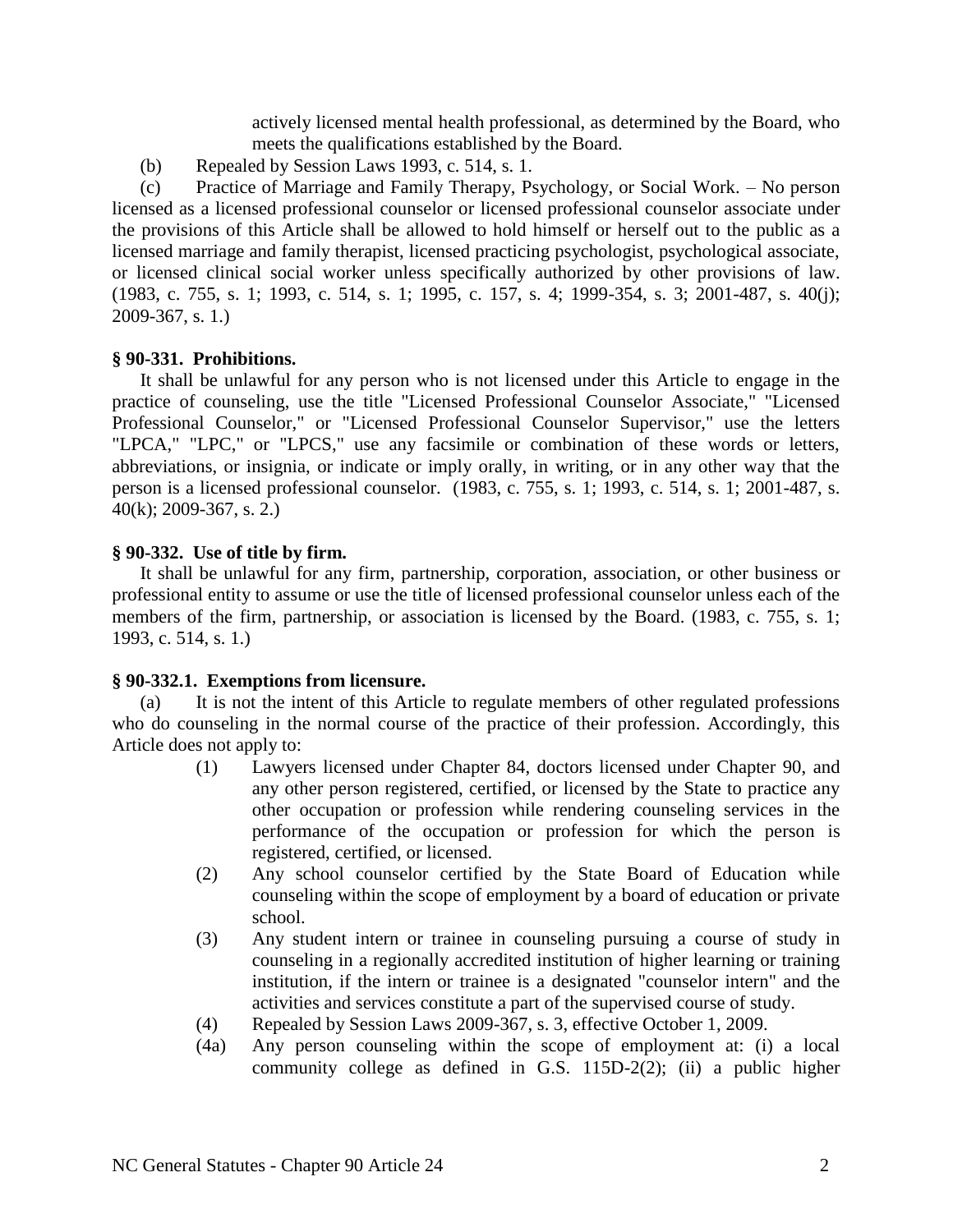education institution as defined in G.S. 116-2(4); or (iii) a nonprofit postsecondary educational institution as described in G.S. 116-280.

- (4b) Repealed by Session Laws 2009-367, s. 3, effective October 1, 2009.
- (5) Any ordained minister or other member of the clergy while acting in a ministerial capacity who does not charge a fee for the service, or any person invited by a religious organization to conduct, lead, or provide counseling to its members when the service is not performed for more than 30 days a year.
- (6) Any nonresident temporarily employed in this State to render counseling services for not more than 30 days in a year, if the person holds a license or certificate required for counselors in another state.
- (7) Any person employed by State, federal, county, or municipal government while counseling within the scope of employment.
- (8) through (10) Repealed by Session Laws 2009-367, s. 3, effective October 1, 2009.

(b) Persons who claim to be exempt under subsection (a) of this section are prohibited from advertising or offering themselves as "licensed professional counselors".

(c) Persons licensed under this Article are exempt from rules pertaining to counseling adopted by other occupational licensing boards.

(d) Nothing in this Article shall prevent a person from performing substance abuse counseling or substance abuse prevention consulting as defined in Article 5C of this Chapter. (1993, c. 514, s. 1; 1993 (Reg. Sess., 1994), c. 591, ss. 12, 16(a), 16(b); c. 685, s. 2; 1997-456, s. 27; 2001-487, s. 40(l); 2009-367, s. 3; 2011-145, s. 9.18(e).)

# **§ 90-333. North Carolina Board of Licensed Professional Counselors; appointments; terms; composition.**

(a) For the purpose of carrying out the provisions of this Article, there is hereby created the North Carolina Board of Licensed Professional Counselors which shall consist of seven members appointed by the Governor in the manner hereinafter prescribed. Any State or nationally recognized professional association representing professional counselors may submit recommendations to the Governor for Board membership. The Governor may remove any member of the Board for neglect of duty or malfeasance or conviction of a felony or other crime of moral turpitude, but for no other reason.

(b) At least five members of the Board shall be licensed professional counselors except that initial appointees shall be persons who meet the educational and experience requirements for licensure as licensed professional counselors under the provisions of this Article; and two members shall be public-at-large members appointed from the general public. Composition of the Board as to the race and sex of its members shall reflect the population of the State and each member shall reside in a different congressional district.

(c) At all times the Board shall include at least one counselor primarily engaged in counselor education, at least one counselor primarily engaged in the public sector, at least one counselor primarily engaged in the private sector, and two licensed professional counselors at large.

(d) All members of the Board shall be residents of the State of North Carolina, and, with the exception of the public-at-large members, shall be licensed by the Board under the provisions of this Article. Professional members of the Board must be actively engaged in the practice of counseling or in the education and training of students in counseling, and have been for at least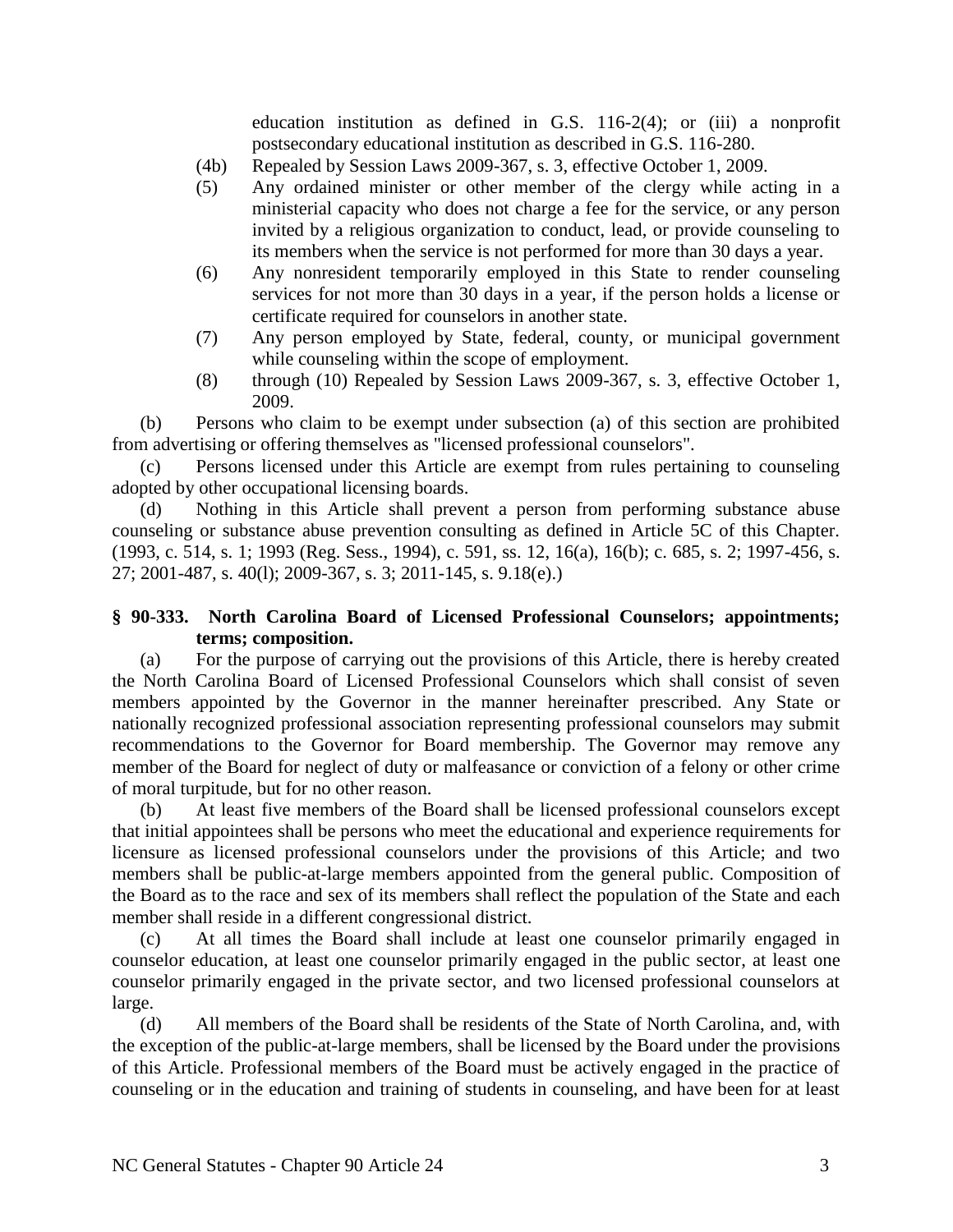three years prior to their appointment to the Board. The engagement in this activity during the two years preceding the appointment shall have occurred primarily in this State.

(e) The term of office of each member of the Board shall be three years; provided, however, that of the members first appointed, three shall be appointed for terms of one year, two for terms of two years, and two for terms of three years. No member shall serve more than two consecutive three-year terms.

(f) Each term of service on the Board shall expire on the 30th day of June of the year in which the term expires. As the term of a member expires, the Governor shall make the appointment for a full term, or, if a vacancy occurs for any other reason, for the remainder of the unexpired term. Appointees to the Board shall continue to serve until a successor is appointed and qualified.

(g) Members of the Board shall receive compensation for their services and reimbursement for expenses incurred in the performance of duties required by this Article, at the rates prescribed in G.S. 93B-5.

(h) The Board may employ, subject to the provisions of Chapter 126 of the General Statutes, the necessary personnel for the performance of its functions, and fix their compensation within the limits of funds available to the Board. (1983, c. 755, s. 1; 1993, c. 514, s. 1; 2009-367, s. 4.)

## **§ 90-334. Functions and duties of the Board.**

(a) The Board shall administer and enforce the provisions of this Article.

(b) The Board shall elect from its membership, a chairperson, a vice-chairperson, and secretary-treasurer, and adopt rules to govern its proceedings. A majority of the membership shall constitute a quorum for all Board meetings.

(c) The Board shall examine and pass on the qualifications of all applicants for licenses under this Article, and shall issue a license or renewal of license to each successful applicant therefor.

(d) The Board may adopt a seal which may be affixed to all licenses issued by the Board.

(e) The Board may authorize expenditures deemed necessary to carry out the provisions of this Article from fees paid to the Board pursuant to this section. No State appropriations shall be subject to the administration of the Board.

(f) The Board shall establish and receive fees not to exceed two hundred dollars (\$200.00) for initial or renewal application and not to exceed seventy-five dollars (\$75.00) for late renewal, maintain Board accounts of all receipts, and make expenditures from Board receipts for any purpose which is reasonable and necessary for the proper performance of its duties under this Article.

(g) The Board shall have the power to establish or approve study or training courses and to establish reasonable standards for licensure and license renewal, including but not limited to the power to adopt or use examination materials and accreditation standards of any recognized counselor accrediting agency and the power to establish reasonable standards for continuing counselor education.

(h) Subject to the provisions of Chapter 150B of the General Statutes, the Board shall have the power to adopt, amend, or repeal rules to carry out the purposes of this Article, including but not limited to the power to adopt ethical and disciplinary standards.

(i) The Board shall establish the criteria for determining the qualifications constituting "supervised professional practice".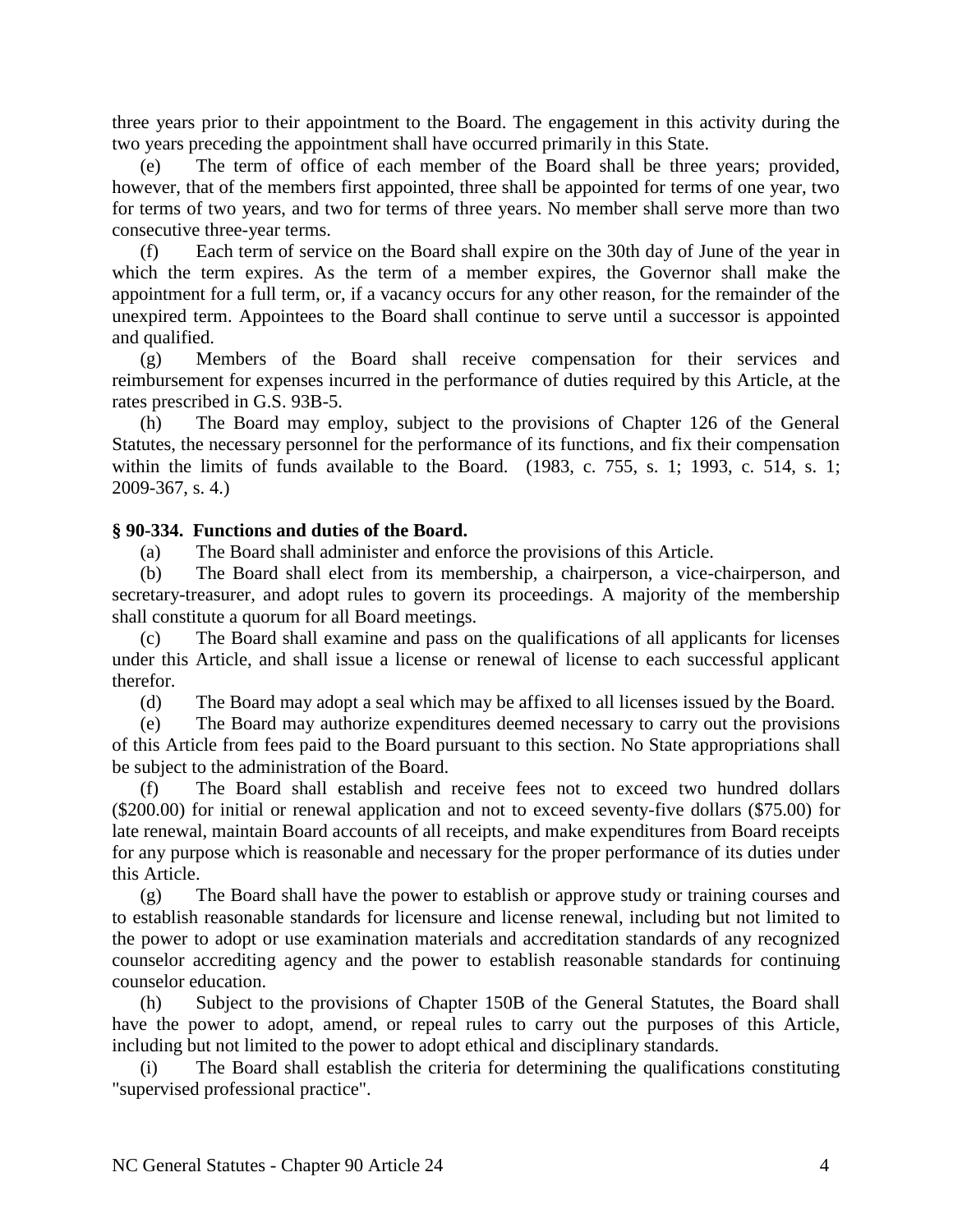(j) The Board may examine, approve, issue, deny, revoke, suspend, and renew the licenses of counselor applicants and licensees under this Article, and conduct hearings in connection with these actions.

(k) The Board shall investigate, subpoena individuals and records, and take necessary appropriate action to properly discipline persons licensed under this Article and to enforce this Article. (1983, c. 755, s. 1; 1987, c. 827, s. 1; 1993, c. 514, s. 1; 2009-367, s. 5.)

#### **§ 90-335. Board general provisions.**

The Board shall be subject to the provisions of Chapter 93B of the General Statutes. (1983, c. 755, s. 1.)

#### **§ 90-336. Title and qualifications for licensure.**

(a) Each person desiring to be a licensed professional counselor associate, licensed professional counselor, or licensed professional counselor supervisor shall make application to the Board upon such forms and in such manner as the Board shall prescribe, together with the required application fee.

(b) The Board shall issue a license as a "licensed professional counselor associate" to an applicant who applies on or before March 1, 2016, and meets all of the following criteria:

- (1) Has earned a specified minimum of credit hours of graduate training as defined by the Board, including (i) a master's degree in counseling or a related field from an institution of higher education that is regionally accredited or accredited by an organization recognized by the Council for Higher Education Accreditation and (ii) the applicant meets one of the following criteria:
	- a. If the applicant enrolled in the master's program before July 1, 2009, a minimum of 48 semester hours or a minimum of 72 quarter credit hours.
	- b. If the applicant enrolled in the master's program before July 1, 2013, but after June 30, 2009, a minimum of 54 semester hours or 81 quarter credit hours.
	- c. If the applicant enrolled in the master's program after June 30, 2013, a minimum of 60 semester hours or 90 quarter credit hours.
- (2) Repealed by Session Laws 2009-367, s. 6, effective October 1, 2009.
- (3) Has passed an examination in accordance with rules adopted by the Board.

(b1) The Board shall issue a license as a "licensed professional counselor associate" to an applicant who applies after March 1, 2016, through June 30, 2022, and meets all of the following criteria:

- (1) Has earned a specified minimum of credit hours of graduate training as defined by the Board, including (i) a master's degree in counseling or related field from an institution of higher education that is either regionally accredited or accredited by an organization both recognized by the Council for Higher Education Accreditation and accredited by the Council for Accreditation of Counseling and Related Educational Programs and (ii) the applicant meets one of the following criteria:
	- a. If the applicant enrolled in the master's program before July 1, 2009, a minimum of 48 semester hours or a minimum of 72 quarter credit hours.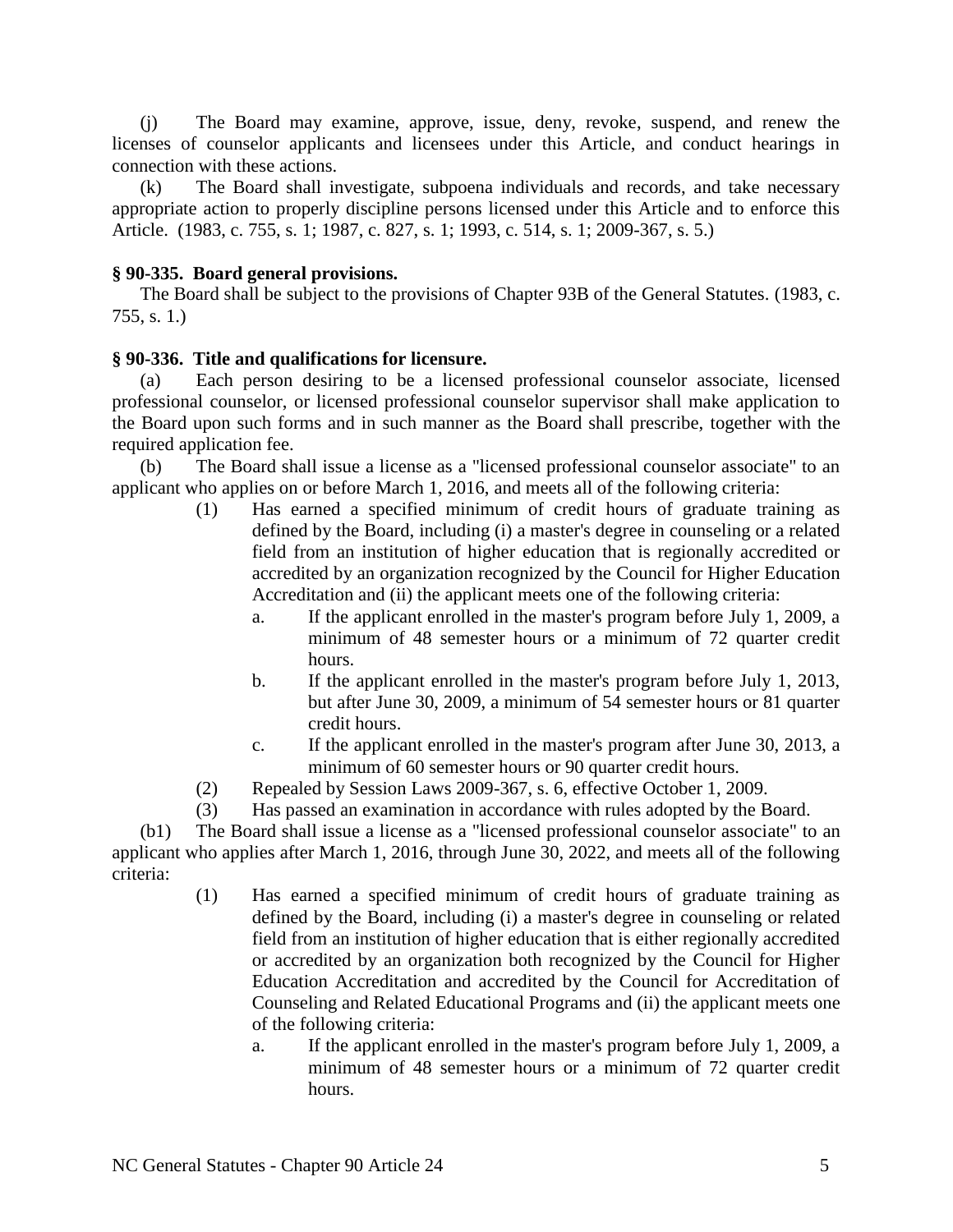- b. If the applicant enrolled in the master's program before July 1, 2013, but after June 30, 2009, a minimum of 54 semester hours or 81 quarter credit hours.
- c. If the applicant enrolled in the master's program after June 30, 2013, a minimum of 60 semester hours or 90 quarter credit hours.
- (2) Has passed an examination in accordance with rules adopted by the Board.

(b2) The Board shall issue a license as a "licensed professional counselor associate" to an applicant who applies on or after July 1, 2022, and meets all of the following criteria:

- (1) Has earned a minimum of 60 semester hours or 90 quarter hours of graduate training as defined by the Board, including a master's degree in counseling or related field from an institution of higher education that is accredited by the Council for Accreditation of Counseling and Related Educational Programs.
- (2) Has passed an examination in accordance with rules adopted by the Board.

(c) The Board shall issue a license as a "licensed professional counselor" to an applicant who meets all of the following criteria:

- (1) Has met all of the requirements under subsection (b), (b1), or (b2) of this section, as applicable.
- (2) Has completed a minimum of 3,000 hours of supervised professional practice as determined by the Board.

(d) A licensed professional counselor may apply to the Board for recognition as a "licensed professional counselor supervisor" and receive the credential "licensed professional counselor supervisor" upon meeting all of the following criteria:

- (1) Has met all of the requirements under subsection (c) of this section.
- (2) Has one of the following:
	- a. At least five years of full-time licensed professional counseling experience, including a minimum of 2,500 hours of direct client contact;
	- b. At least eight years of part-time licensed professional counseling experience, including a minimum of 2,500 hours of direct client contact; or
	- c. A combination of full-time and part-time professional counseling experience, including a minimum of 2,500 hours of direct client contact as determined by the Board.
- (3) Has completed minimum education requirements in clinical supervision as approved by the Board.
- (4) Has an active license in good standing as a licensed professional counselor approved by the Board. (1983, c. 755, s. 1; 1993, c. 514, s. 1; 2009-367, s. 6; 2015-279, s. 1.)

## **§ 90-337. Persons credentialed in other states.**

The Board may license any person who is currently licensed, certified, or registered by another state if the individual has met requirements determined by the Board to be substantially similar to or exceeding those established under this Article. (1983, c. 755, s. 1; 1993, c. 514, s. 1.)

## **§ 90-338. Exemptions.**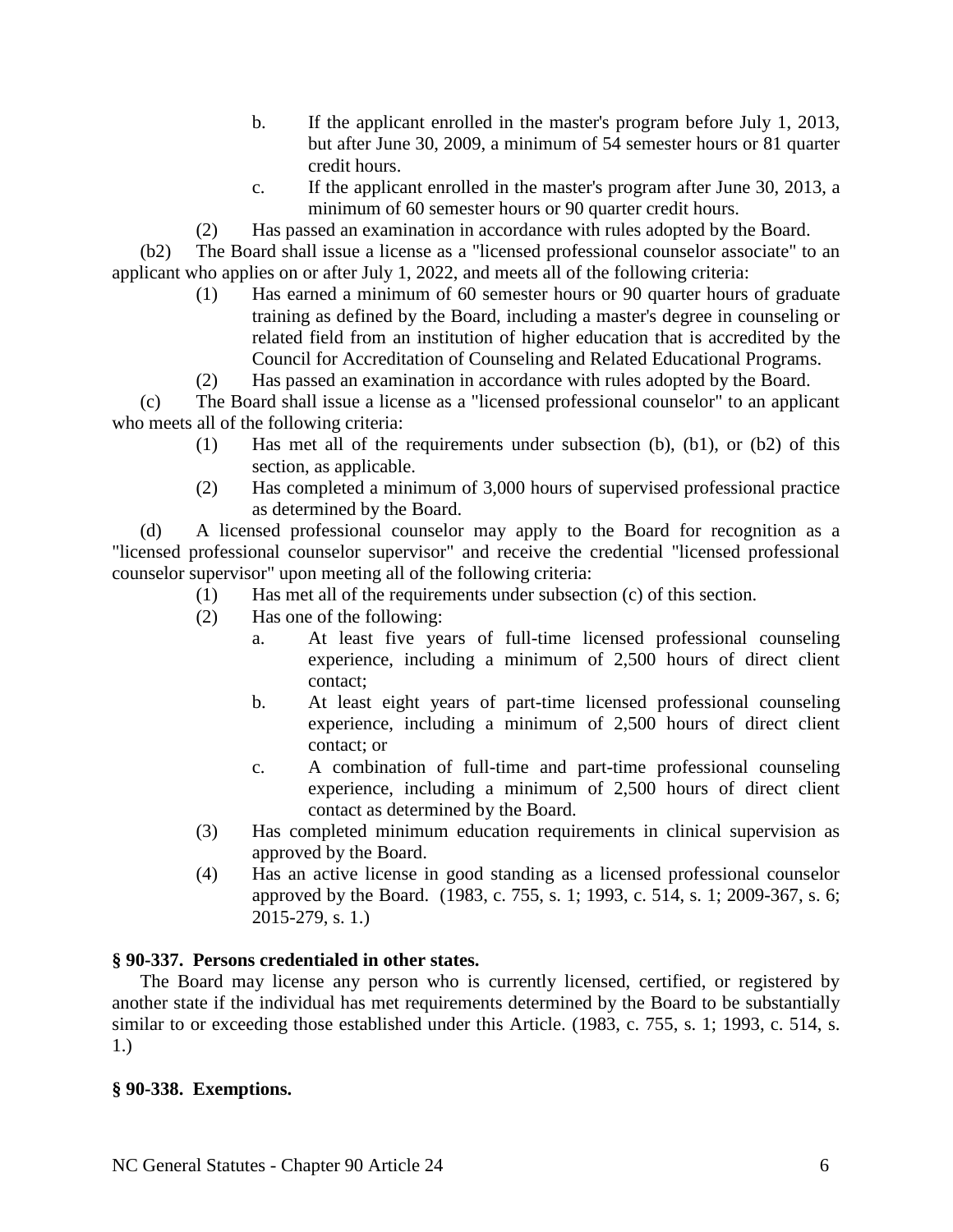Applicants holding certificates of registration as Registered Practicing Counselors and in good standing with the Board shall be issued licenses as licensed professional counselors without meeting the requirements of G.S. 90-336(c). The following applicants shall be exempt from the academic qualifications required by this Article for licensed professional counselor associates or licensed professional counselors and shall be licensed upon passing the Board examination and meeting the experience requirements:

- (1) An applicant who was engaged in the practice of counseling before July 1, 1993, and who applied to the Board prior to January 1, 1996.
- (2) An applicant who holds a masters degree from a college or university accredited by one of the regional accrediting associations or from a college or university determined by the Board to have standards substantially equivalent to a regionally accredited institution, provided the applicant was enrolled in the masters program prior to July 1, 1994. (1983, c. 755, s. 1; 1993, c. 514, s. 1; 1993 (Reg. Sess., 1994), c. 685, s. 3; c. 769, s. 25.19; 1995, c. 157, s. 3; 2009-367, s. 7.)

#### **§ 90-339. Renewal of licenses.**

(a) All licenses shall be effective upon the date of issuance by the Board, and shall expire on the second June 30 thereafter.

(b) All licenses issued hereunder shall be renewed at the times and in the manner provided by this section. At least 45 days prior to expiration of each license, the Board shall mail a notice for license renewal to the person licensed for the current licensure period. At least 10 days before the current license expires, the applicant must return the notice properly completed, together with a renewal fee established by the Board and evidence of continuing counselor education as approved by the Board, upon receipt of which the Board shall issue to the person to be licensed the renewed license for the period stated on the license.

(c) Any person licensed who allows the license to lapse for failure to apply for renewal within 45 days after notice shall be subject to the late renewal fee. Failure to apply for renewal of a license within one year after the license's expiration date will require that a license be reissued only upon application as for an original license. (1983, c. 755, s. 1; 1993, c. 514, s. 1.)

#### **§ 90-340. Protection of the public.**

(a) The Board may, in accordance with the provisions of Chapter 150B of the General Statutes, deny, suspend, or revoke licensure, discipline, place on probation, limit practice, or require examination, remediation, or rehabilitation of any person licensed under this Article on one or more of the following grounds:

- (1) Has been convicted of a felony or entered a plea of guilty or nolo contendere to any felony charge under the laws of the United States or of any state of the United States.
- (2) Has been convicted of or entered a plea of guilty or nolo contendere to any misdemeanor involving moral turpitude, misrepresentation, or fraud in dealing with the public, or conduct otherwise relevant to fitness to practice professional counseling, or a misdemeanor charge reflecting the inability to practice professional counseling with due regard to the health and safety of clients or patients.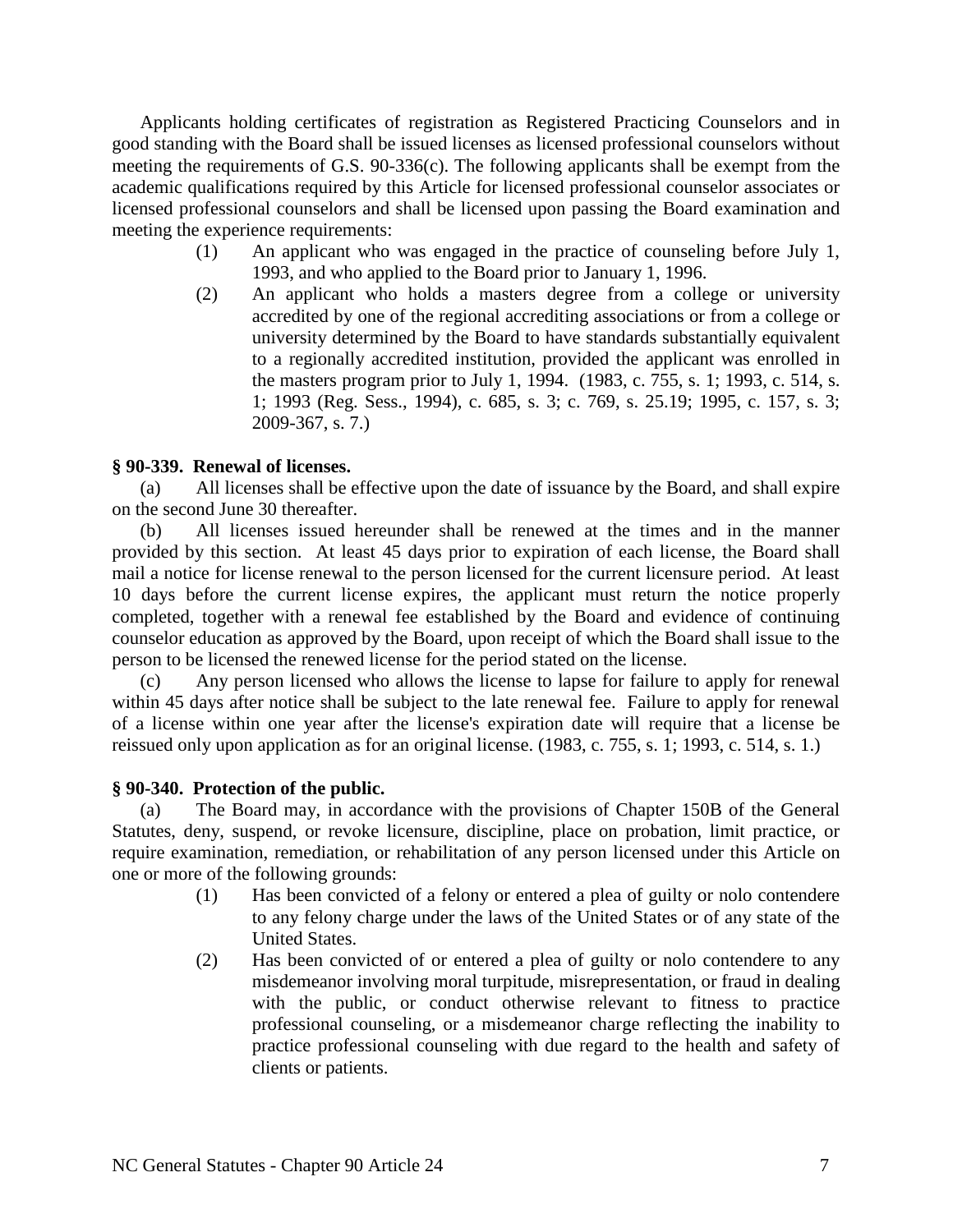- (3) Has engaged in fraud or deceit in securing or attempting to secure or renew a license under this Article or has willfully concealed from the Board material information in connection with application for a license or renewal of a license under this Article.
- (4) Has practiced any fraud, deceit, or misrepresentation upon the public, the Board, or any individual in connection with the practice of professional counseling, the offer of professional counseling services, the filing of Medicare, Medicaid, or other claims to any third-party payor, or in any manner otherwise relevant to fitness for the practice of professional counseling.
- (5) Has made fraudulent, misleading, or intentionally or materially false statements pertaining to education, licensure, license renewal, certification as a health services provider, supervision, continuing education, any disciplinary actions or sanctions pending or occurring in any other jurisdiction, professional credentials, or qualifications or fitness for the practice of professional counseling to the public, any individual, the Board, or any other organization.
- (6) Has had a license or certification for the practice of professional counseling in any other jurisdiction suspended or revoked, or has been disciplined by the licensing or certification board in any other jurisdiction for conduct which would subject him or her to discipline under this Article.
- (7) Has violated any provision of this Article or any rules adopted by the Board.
- (8) Has aided or abetted the unlawful practice of professional counseling by any person not licensed by the Board.
- (9) Has been guilty of immoral, dishonorable, unprofessional, or unethical conduct as defined in this subsection or in the current code of ethics of the American Counseling Association. However, if any provision of the code of ethics is inconsistent and in conflict with the provisions of this Article, the provisions of this Article shall control.
- (10) Has practiced professional counseling in such a manner as to endanger the welfare of clients.
- (11) Has demonstrated an inability to practice professional counseling with reasonable skill and safety by reason of illness, inebriation, misuse of drugs, narcotics, alcohol, chemicals, or any other substance affecting mental or physical functioning, or as a result of any mental or physical condition.
- (12) Has practiced professional counseling outside the boundaries of demonstrated competence or the limitations of education, training, or supervised experience.
- (13) Has exercised undue influence in such a manner as to exploit the client, patient, student, supervisee, or trainee for the financial or other personal advantage or gratification of the licensed professional counselor associate, licensed professional counselor, or a third party.
- (14) Has harassed or abused, sexually or otherwise, a client, patient, student, supervisee, or trainee.
- (15) Has failed to cooperate with or to respond promptly, completely, and honestly to the Board, to credentials committees, or to ethics committees of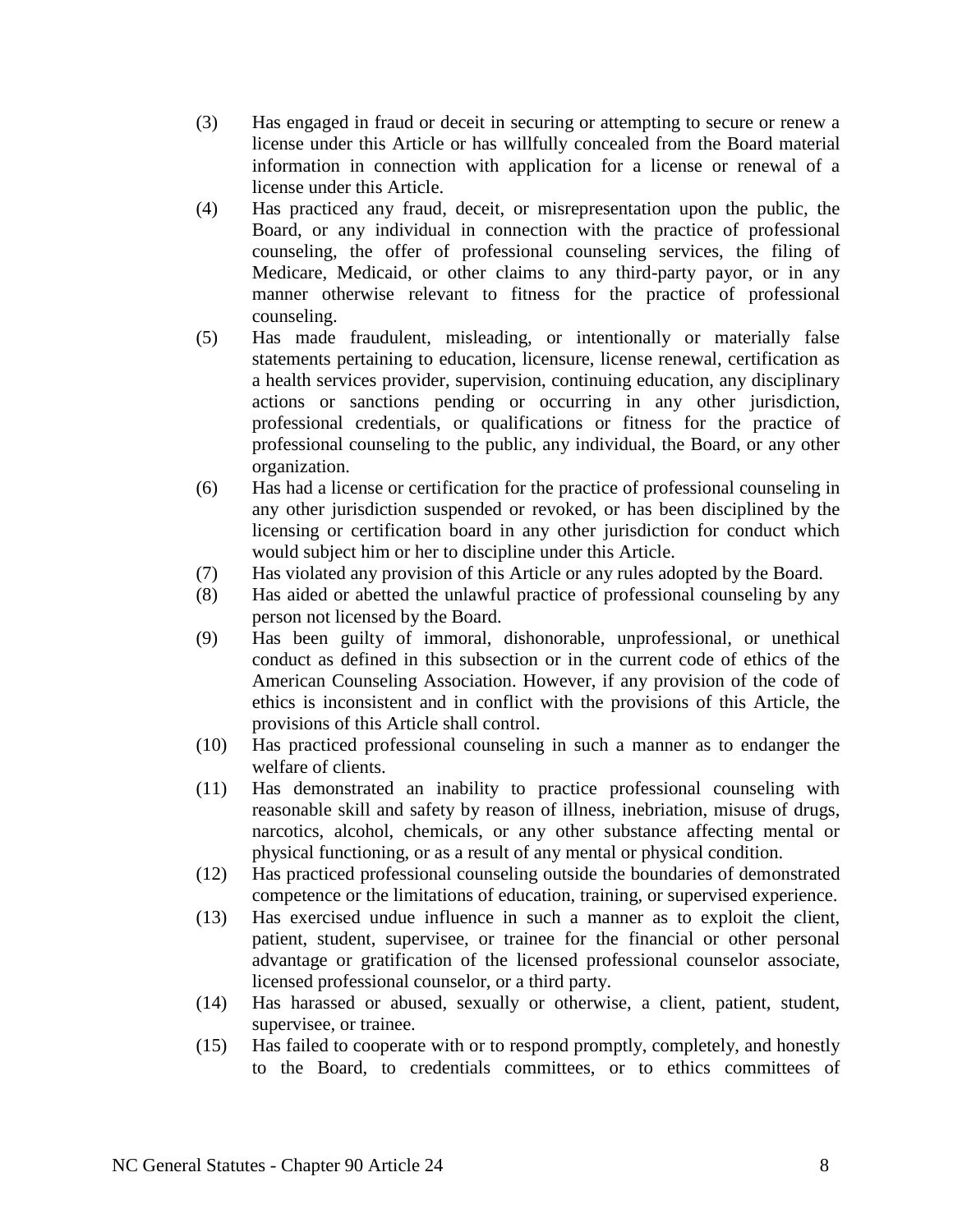professional associations, hospitals, or other health care organizations or educational institutions, when those organizations or entities have jurisdiction.

- (16) Has refused to appear before the Board after having been ordered to do so in writing by the chair.
- (17) Has a finding listed on the Division of Health Service Regulation of the Department of Health and Human Services Health Care Personnel Registry.

(b) The Board may, in lieu of denial, suspension, or revocation, take any of the following disciplinary actions:

- (1) Issue a formal reprimand or formally censure the applicant or licensee.
- (2) Place the applicant or licensee on probation with the appropriate conditions on the continued practice of professional counseling deemed advisable by the Board.
- (3) Require examination, remediation, or rehabilitation for the applicant or licensee, including care, counseling, or treatment by a professional or professionals designated or approved by the Board, the expense to be borne by the applicant or licensee.
- (4) Require supervision of the professional counseling services provided by the applicant or licensee by a licensee designated or approved by the Board, the expense to be borne by the applicant or licensee.
- (5) Limit or circumscribe the practice of professional counseling provided by the applicant or licensee with respect to the extent, nature, or location of the professional counseling services provided, as deemed advisable by the Board.
- (6) Discipline and impose any appropriate combination of the types of disciplinary action listed in this section.

In addition, the Board may impose conditions of probation or restrictions on continued practice of professional counseling at the conclusion of a period of suspension or as a requirement for the restoration of a revoked or suspended license. In lieu of or in connection with any disciplinary proceedings or investigation, the Board may enter into a consent order relative to discipline, supervision, probation, remediation, rehabilitation, or practice limitation of a licensee or applicant for a license.

(c) The Board may assess costs of disciplinary action against an applicant or licensee found to be in violation of this Article.

(d) When considering the issue of whether an applicant or licensee is physically or mentally capable of practicing professional counseling with reasonable skill and safety with patients or clients, upon a showing of probable cause to the Board that the applicant or licensee is not capable of practicing professional counseling with reasonable skill and safety with patients or clients, the Board may petition a court of competent jurisdiction to order the applicant or licensee in question to submit to a psychological evaluation by a psychologist to determine psychological status or a physical evaluation by a physician to determine physical condition, or both. The psychologist or physician shall be designated by the court. The expenses of the evaluations shall be borne by the Board. Where the applicant or licensee raises the issue of mental or physical competence or appeals a decision regarding mental or physical competence, the applicant or licensee shall be permitted to obtain an evaluation at the applicant or licensee's expense. If the Board suspects the objectivity or adequacy of the evaluation, the Board may compel an evaluation by its designated practitioners at its own expense.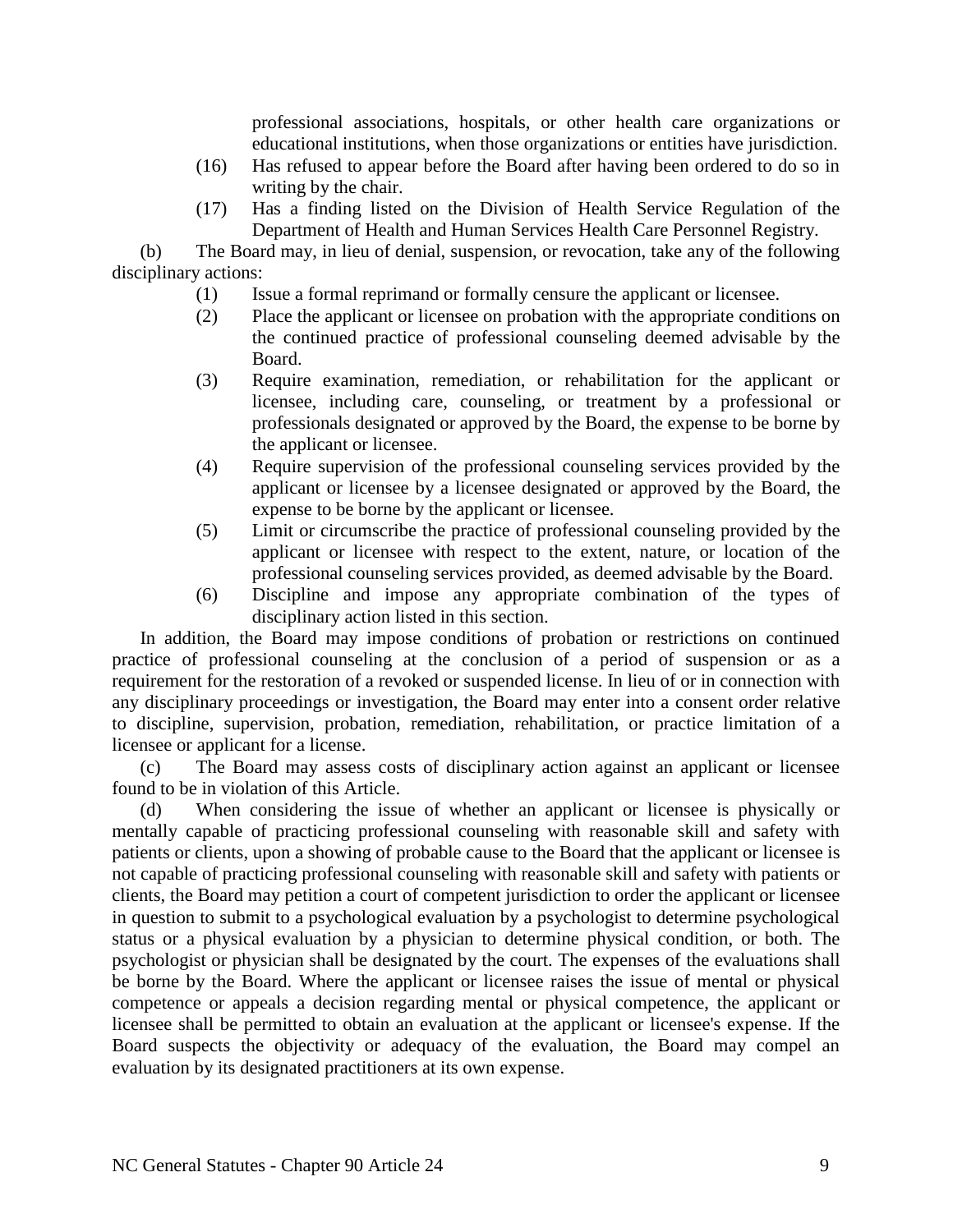(e) Except as otherwise provided in this Article, the procedure for revocation, suspension, denial, limitations of the license, or other disciplinary, remedial, or rehabilitative actions shall be in accordance with the provisions of Chapter 150B of the General Statutes. The Board is required to provide the opportunity for a hearing under Chapter 150B to any applicant whose license or health services provider certification is denied or to whom licensure or health services provider certification is offered subject to any restrictions, probation, disciplinary action, remediation, or other conditions or limitations, or to any licensee before revoking, suspending, or restricting a license or health services provider certificate or imposing any other disciplinary action or remediation. If the applicant or licensee waives the opportunity for a hearing, the Board's denial, revocation, suspension, or other proposed action becomes final without a hearing having been conducted. Notwithstanding the provisions of this subsection, no applicant or licensee is entitled to a hearing for failure to pass an examination. In any proceeding before the Board, in any record of any hearing before the Board, in any complaint or notice of charges against any licensee or applicant for licensure, and in any decision rendered by the Board, the Board may withhold from public disclosure the identity of any clients who have not consented to the public disclosure of services provided by the licensee or applicant. The Board may close a hearing to the public and receive in closed session evidence involving or concerning the treatment of or delivery of services to a client who has not consented to the public disclosure of the treatment or services as may be necessary for the protection and rights of the client of the accused applicant or licensee and the full presentation of relevant evidence.

All records, papers, and other documents containing information collected and compiled by or on behalf of the Board as a result of investigations, inquiries, or interviews conducted in connection with licensing or disciplinary matters shall not be considered public records within the meaning of Chapter 132 of the General Statutes. However, any notice or statement of charges against any licensee or applicant, or any notice to any licensee or applicant of a hearing in any proceeding, or any decision rendered in connection with a hearing in any proceeding shall be a public record within the meaning of Chapter 132 of the General Statutes, though the record may contain information collected and compiled as a result of the investigation, inquiry, or hearing. Any identifying information concerning the treatment of or delivery of services to a client who has not consented to the public disclosure of the treatment or services may be deleted. If any record, paper, or other document containing information collected and compiled by or on behalf of the Board, as provided in this section, is received and admitted in evidence in any hearing before the Board, it shall be a public record within the meaning of Chapter 132 of the General Statutes, subject to any deletions of identifying information concerning the treatment of or delivery of services to a client who has not consented to the public disclosure of treatment or services.

(g) A person whose license has been denied or revoked may reapply to the Board for licensure after one calendar year from the date of the denial or revocation.

(h) A licensee may voluntarily relinquish his or her license at any time. Notwithstanding any provision to the contrary, the Board retains full jurisdiction to investigate alleged violations of this Article by any person whose license is relinquished under this subsection and, upon proof of any violation of this Article by the person, the Board may take disciplinary action as authorized by this section.

(i) The Board may adopt rules deemed necessary to interpret and implement this section. (1983, c. 755, s. 1; 1987, c. 827, s. 1; 1993, c. 514, s. 1; 2009-367, s. 8.)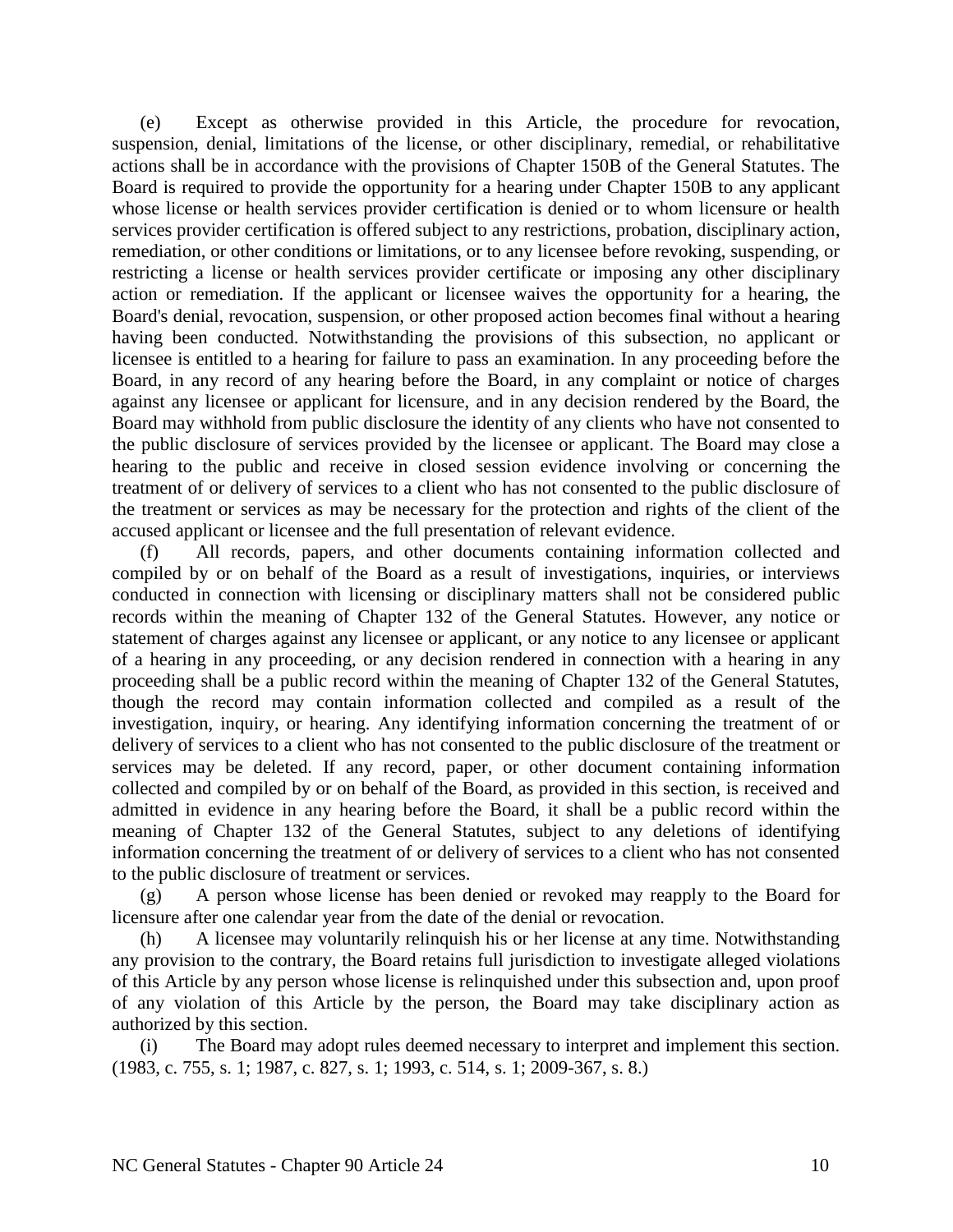#### **§ 90-341. Violation a misdemeanor.**

Any person violating any provision of this Article is guilty of a Class 1 misdemeanor. (1983, c. 755, s. 1; 1993, c. 539, s. 651; 1994, Ex. Sess., c. 24, s. 14(c).)

## **§ 90-342. Injunction.**

As an additional remedy, the Board may proceed in a superior court to enjoin and restrain any person from violating the prohibitions of this Article. The Board shall not be required to post bond in connection with such proceeding. (1983, c. 755, s. 1.)

## **§ 90-343. Disclosure.**

Any individual, or employer of an individual, who is licensed under this Article may not charge a client or receive remuneration for professional counseling services unless, prior to the performance of those services, the client is furnished a copy of a Professional Disclosure Statement that includes the licensee's professional credentials, the services offered, the fee schedule, and other provisions required by the Board. (1993, c. 514, s. 1.)

# **§ 90-344. Third-party reimbursements.**

Nothing in this Article shall be construed to require direct third-party reimbursement to persons licensed under this Article. (1993, c. 514, s. 1.)

# **§ 90-345. Criminal history record checks of applicants for licensure as professional counselors.**

(a) Definitions. – The following definitions shall apply in this section:

- (1) Applicant. A person applying for licensure as a licensed professional counselor associate pursuant to G.S.  $90-336(b)$ ,  $90-336(b1)$ , or  $90-336(b2)$  or licensed professional counselor pursuant to G.S. 90-336(c).
- (2) Criminal history. A history of conviction of a State or federal crime, whether a misdemeanor or felony, that bears on an applicant's fitness for licensure to practice professional counseling. The crimes include the criminal offenses set forth in any of the following Articles of Chapter 14 of the General Statutes: Article 5, Counterfeiting and Issuing Monetary Substitutes; Article 5A, Endangering Executive and Legislative Officers; Article 6, Homicide; Article 7B, Rape and Other Sex Offenses; Article 8, Assaults; Article 10, Kidnapping and Abduction; Article 13, Malicious Injury or Damage by Use of Explosive or Incendiary Device or Material; Article 14, Burglary and Other Housebreakings; Article 15, Arson and Other Burnings; Article 16, Larceny; Article 17, Robbery; Article 18, Embezzlement; Article 19, False Pretenses and Cheats; Article 19A, Obtaining Property or Services by False or Fraudulent Use of Credit Device or Other Means; Article 19B, Financial Transaction Card Crime Act; Article 20, Frauds; Article 21, Forgery; Article 26, Offenses Against Public Morality and Decency; Article 26A, Adult Establishments; Article 27, Prostitution; Article 28, Perjury; Article 29, Bribery; Article 31, Misconduct in Public Office; Article 35, Offenses Against the Public Peace; Article 36A, Riots, Civil Disorders, and Emergencies; Article 39, Protection of Minors; Article 40, Protection of the Family; Article 59, Public Intoxication; and Article 60, Computer-Related Crime. The crimes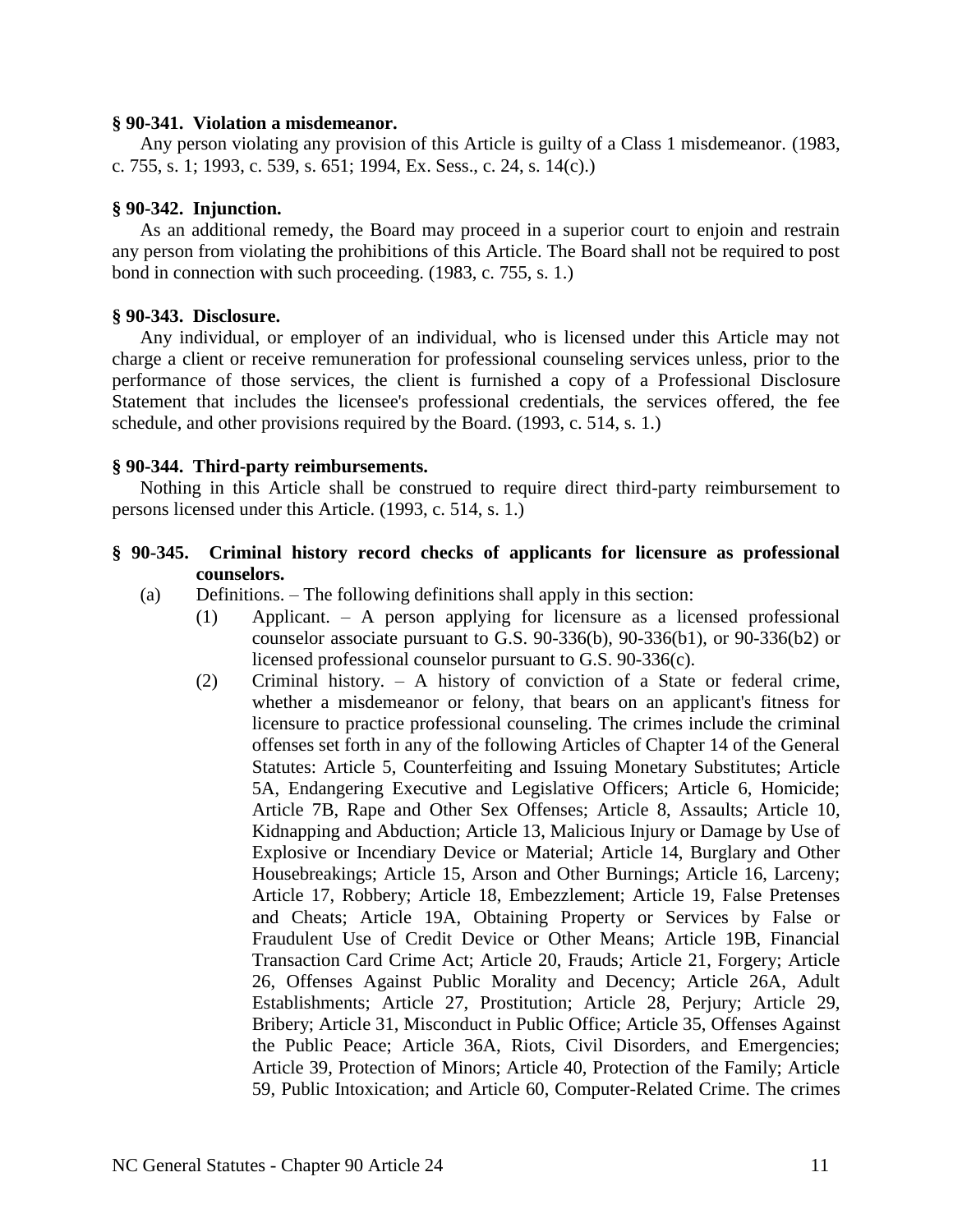also include possession or sale of drugs in violation of the North Carolina Controlled Substances Act in Article 5 of Chapter 90 of the General Statutes and alcohol-related offenses including sale to underage persons in violation of G.S. 18B-302 or driving while impaired in violation of G.S. 20-138.1 through G.S. 20-138.5. In addition to the North Carolina crimes listed in this subdivision, such crimes also include similar crimes under federal law or under the laws of other states.

(b) The Board may request that an applicant for licensure, an applicant seeking reinstatement of a license, or a licensee under investigation by the Board for alleged criminal offenses in violation of this Article consent to a criminal history record check. Refusal to consent to a criminal history record check may constitute grounds for the Board to deny licensure to an applicant, deny reinstatement of a license to an applicant, or revoke the license of a licensee. The Board shall ensure that the State and national criminal history of an applicant is checked. The Board shall be responsible for providing to the North Carolina Department of Public Safety the fingerprints of the applicant or licensee to be checked, a form signed by the applicant or licensee consenting to the criminal record check and the use of fingerprints and other identifying information required by the State or National Repositories of Criminal Histories, and any additional information required by the Department of Public Safety in accordance with G.S. 143B-957. The Board shall keep all information obtained pursuant to this section confidential. The Board shall collect any fees required by the Department of Public Safety and shall remit the fees to the Department of Public Safety for expenses associated with conducting the criminal history record check.

(c) If an applicant or licensee's criminal history record check reveals one or more convictions listed under subdivision (a)(2) of this section, the conviction shall not automatically bar licensure. The Board shall consider all of the following factors regarding the conviction:

- (1) The level of seriousness of the crime.
- (2) The date of the crime.
- (3) The age of the person at the time of the conviction.
- (4) The circumstances surrounding the commission of the crime, if known.
- (5) The nexus between the criminal conduct of the person and the job duties of the position to be filled.
- (6) The person's prison, jail, probation, parole, rehabilitation, and employment records since the date the crime was committed.
- (7) The subsequent commission by the person of a crime listed in subdivision (a)(2) of this section.

If, after reviewing these factors, the Board determines that the applicant or licensee's criminal history disqualifies the applicant or licensee for licensure, the Board may deny licensure or reinstatement of the license of the applicant or revoke the license of the licensee. The Board may disclose to the applicant or licensee information contained in the criminal history record check that is relevant to the denial. The Board shall not provide a copy of the criminal history record check to the applicant or licensee. The applicant or licensee shall have the right to appear before the Board to appeal the Board's decision. However, an appearance before the full Board shall constitute an exhaustion of administrative remedies in accordance with Chapter 150B of the General Statutes.

(d) Limited Immunity. – The Board, its officers, and employees, acting in good faith and in compliance with this section, shall be immune from civil liability for denying licensure or